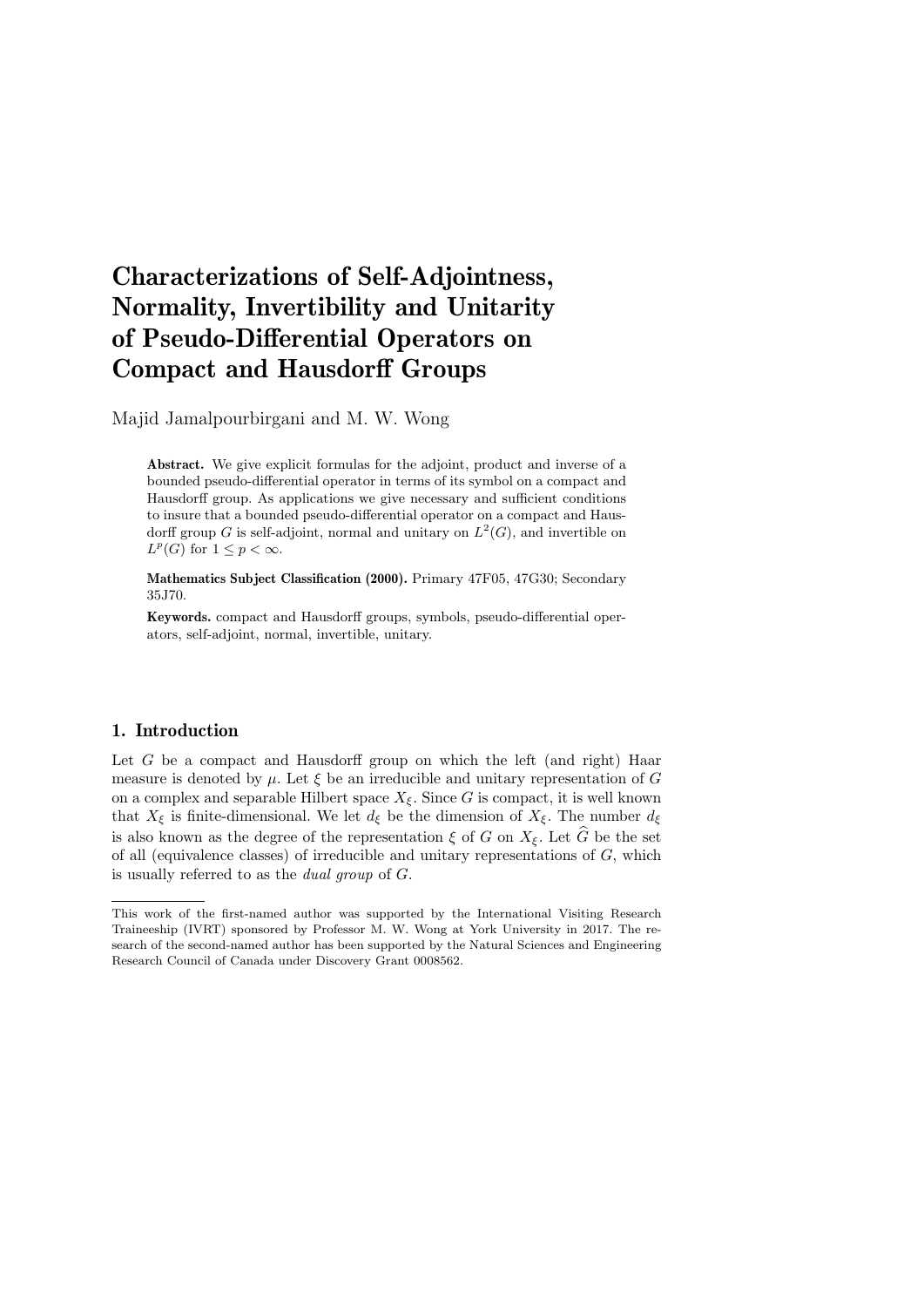Let  $f \in L^p(G)$ ,  $p \ge 1$ . Then we define the Fourier transform  $\hat{f}$  of f by

$$
\hat{f}(\xi) = \int_G f(x)\xi(x)^* dx, \quad \xi \in \widehat{G}.
$$

It is also well known that the Fourier inversion formula states that for a good class of functions in  $L^p(G)$ ,  $p \geq 1$ ,

$$
f(x) = \sum_{\xi \in \widehat{G}} d_{\xi} \text{tr}(\xi(x)\widehat{f}(\xi)), \quad x \in G.
$$

The Fourier inversion formula can be looked at as a formula for the identity operator on  $L^p(G)$ ,  $p \geq 1$ , and as such, is a perfect symmetry that gives us the identity operator on a suitable class of functions on G.

Good references for abstract harmonic analysis abound. See, for instance, [1] [4] and [6] for abstract harmonic analysis in general and group representations, the dual group and the Fourier inversion formula in particular.

In order to obtain more interesting operators than the identity operator, we need to break the symmetry using symbols  $\sigma$  defined on the phase space  $G \times \widehat{G}$ . To wit, let  $\sigma$  be a *suitable* function defined on  $G \times \widehat{G}$ . Then for every point  $(x, \xi) \in$  $G \times \widehat{G}$ ,  $\sigma(x,\xi)$  is a  $d_{\xi} \times d_{\xi}$  matrix. For all  $\xi \in \widehat{G}$ , we denote by  $M_{d_{\xi}}(\mathbb{C})$  the set of all  $d_{\xi} \times d_{\xi}$  matrices with complex entries. A symbol  $\sigma$  on  $G \times \widehat{G}$  in this paper is understood to be a mapping

$$
G \times \widehat{G} \ni (x,\xi) \mapsto \sigma(x,\xi) \in M_{d_{\xi}}(\mathbb{C}).
$$

We define the *pseudo-differential operator*  $T_{\sigma}$  on G with symbol  $\sigma$  by

$$
(T_{\sigma}f)(x) = \sum_{\xi \in \widehat{G}} d_{\xi} \text{tr}(\xi(x)\sigma(x,\xi)\widehat{f}(\xi)), \quad x \in G.
$$

The focus of this paper is on the functional analysis of bounded pseudodifferential operators on compact and Hausdorff groups. More explicitly, the overarching hypothesis is the boundedness of a pseudo-differential operator from  $L^{p_1}(G)$ into  $L^{p_2}(G)$ , where  $1 \leq p_1, p_2 < \infty$ . Very general conditions on the boundedness of pseudo-differential operators can be found in [2] for compact Lie groups and in [8] for the unit circle centered at the origin. It should also be noted that the analysis of pseudo-differential operators on compact and Hausdorff groups can be found in [3, 5]. Results on operators related to pseudo-differential operators in the context of locally compact and Hausdorff groups can be found in [7]. Developing pseudodifferential operators at the level of topological groups rather than Lie groups manifests the many-faceted connections of these operators with mainstream areas of mathematics besides partial differential equations.

In Section 2 of the paper, we first give the result that every bounded linear operator  $A: L^p(G) \to L^p(G)$ ,  $1 \leq p < \infty$ , is a pseudo-differential operator of which the symbol can be uniquely determined. This immediately implies that the mapping of symbols to pseudo-differential operators on compact and Hausdorff groups is injective. We give in Section 3 a formula for the symbols of the adjoints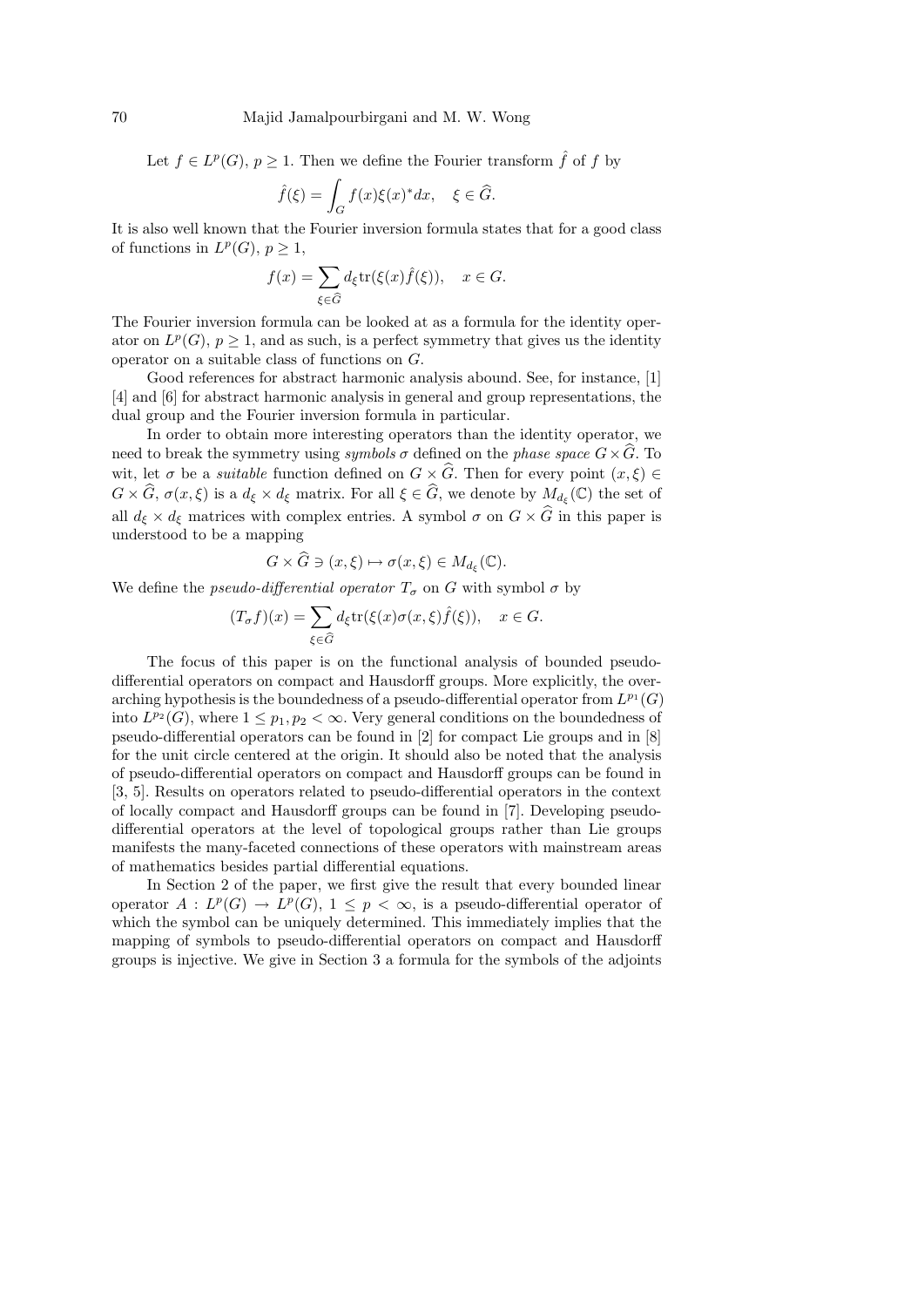of bounded pseudo-differential operators from  $L^{p_1}(G)$  into  $L^{p_2}(G)$ ,  $1 \leq p_1, p_2 < \infty$ . In particular, we give a criterion for the self-adjointness, or equivalently, the nonself-adjointness of bounded pseudo-differential operators on  $L^2(G)$ . We give in Section 4 a formula for the product of two pseudo-differential operators on G. As an application, a criterion for a pseudo-differential operator on  $G$  to be normal is given. In Section 5, we give results on the invertibility of pseudo-differential operators on G. In particular, we give a necessary and sufficient condition for a pseudo-differential operator on G to be invertible. A criterion for the unitarity of pseudo-differential operators on G is also given.

## 2. Injectivity

We begin with the result that every bounded linear operator on  $L^p(G)$ ,  $1 \leq p < \infty$ , is a pseudo-differential operator from  $L^p(G)$  into  $L^p(G)$ .

**Theorem 2.1.** Let :  $A : L^p(G) \to L^p(G)$  be a bounded linear operator, where  $1 \leq p \lt \infty$ . Then  $A: L^p(G) \to L^p(G)$  is a pseudo-differential operator  $T_{\sigma}$ :  $L^p(G) \to L^p(G)$  such that

$$
(Af)(x) = (T_{\sigma}f)(x) = \sum_{\xi \in \widehat{G}} d_{\xi} \text{tr}(\xi(x)\sigma(x,\xi)\widehat{f}(\xi)), \quad x \in G,
$$

where

$$
\sigma(x,\xi) = \xi(x)^* a(x,\xi)
$$

with

$$
a(x,\xi)_{nm} = (A\xi_{nm})(x)
$$

for all  $(x, \xi) \in G \times \widehat{G}$  and all  $1 \leq n, m \leq d_{\xi}$ .

**Proof** Let  $f \in C(G)$ . Then for all  $\eta \in \widehat{G}$  and all positive integers j and k with  $1 \leq j, k \leq d_n$ 

$$
\widehat{(Af)}(\eta)_{kj} = \int_G \overline{\eta(x)_{jk}}(Af)(x) d\mu(x)
$$
  
\n
$$
= \int_G \overline{(A^*\eta_{jk})(x)} f(x) d\mu(x)
$$
  
\n
$$
= \sum_{\xi \in \widehat{G}} \sum_{m,n=1}^{d_{\xi}} d_{\xi} \widehat{f}(\xi)_{mn} \int_G \overline{(A^*\eta_{jk})(x)} \xi(x)_{nm} d\mu(x)
$$
  
\n
$$
= \left[ \sum_{\xi \in \widehat{G}} \sum_{m,n=1}^{d_{\xi}} d_{\xi} \widehat{f}(\xi)_{mn} (A\xi_{nm})(\cdot) \right]^{\wedge} (\eta)_{kj}.
$$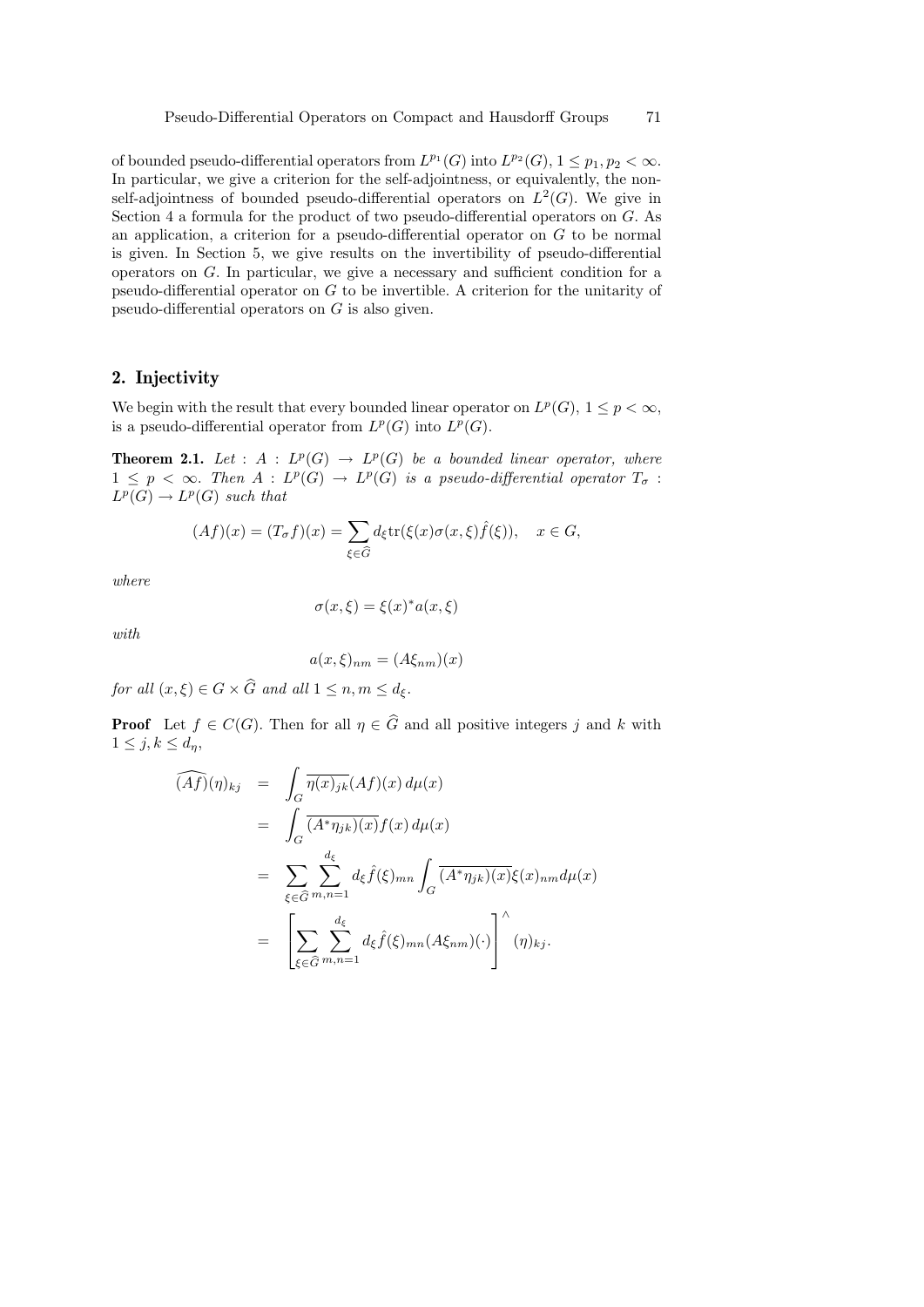So, for all  $x \in G$ ,

$$
(Af)(x) = \sum_{\xi \in \widehat{G}} \sum_{m,n=1}^{d_{\xi}} d_{\xi} \widehat{f}(\xi)_{mn}(A\xi_{nm})(x)
$$
  

$$
= \sum_{\xi \in \widehat{G}} d_{\xi} \text{tr}(\xi(x)\xi(x)^* a(x,\xi)\widehat{f}(\xi))
$$
  

$$
= (T_{\sigma}f)(x).
$$

Therefore  $A = T_{\sigma}$  and the proof is complete.

We can now show that the mapping of symbols on  $G \times \widehat{G}$  into pseudodifferential operators on G is injective.

**Corollary 2.2.** Let  $\sigma$  and  $\tau$  be symbols on  $G \times \widehat{G}$  such that  $T_{\sigma} : L^p(G) \to L^p(G)$ and  $T_{\tau}: L^p(G) \to L^p(G)$  are bounded linear operators, where  $1 \leq p < \infty$ . Then  $\sigma = \tau$ .

## 3. Adjoints

We need the following lemma.

**Lemma 3.1.** Let  $\sigma$  be a function on  $G \times \widehat{G}$  such that the corresponding pseudodifferential operator  $T_{\sigma}: L^{p_1}(G) \to L^{p_2}(G)$  is a bounded linear operator, where  $1 \leq p_1, p_2 < \infty$ . Then for all positive integers m and n with  $1 \leq m, n \leq d_{\xi}$ ,

$$
(\xi(\cdot)\sigma(\cdot,\xi))_{mn} \in L^{p_2}(G).
$$

**Proof** There exists a positive constant C such that

$$
||T_{\sigma}f||_{L^{p_2}(G)} \leq C||f||_{L^{p_1}(G)}, \quad f \in L^{p_1}(G).
$$

Now, let  $\xi \in \widehat{G}$  and let m and n be positive integers such that  $1 \leq m, n \leq d_{\xi}$ . Then we define the function  $f$  on  $G$  by

$$
f(x) = \xi(x)_{mn}, \quad x \in G.
$$

We note that

$$
T_{\sigma}\xi(\cdot)_{mn} = \int_{G} d_{\eta} \sum_{\eta \in \widehat{G}} \sum_{j,k=1}^{d_{\eta}} (\eta(\cdot)\sigma(\cdot,\eta))_{jk} \overline{\eta(y)}_{jk}\xi(y)_{mn} d\mu(y)
$$
  
=  $d_{\xi}(\xi(\cdot)\sigma(\cdot,\xi))_{mn}.$ 

So,

$$
(\xi(\cdot)\sigma(\cdot,\xi))_{mn} = \frac{1}{d_{\xi}}T_{\sigma}\xi(\cdot)_{mn}.
$$
\n(3.1)

Since  $f = \xi(\cdot)_{mn} \in L^{p_1}(G)$ , it follows that

$$
\|\xi(\cdot)\sigma(\cdot,\xi)\|_{L^{p_2}(G)} = \frac{1}{d_{\xi}}\|T_{\sigma}\xi(\cdot)_{mn}\|_{L^{p_2}(G)} \le \frac{1}{d_{\xi}}\|\xi(\cdot)_{mn}\|_{L^{p_1}(G)} < \infty
$$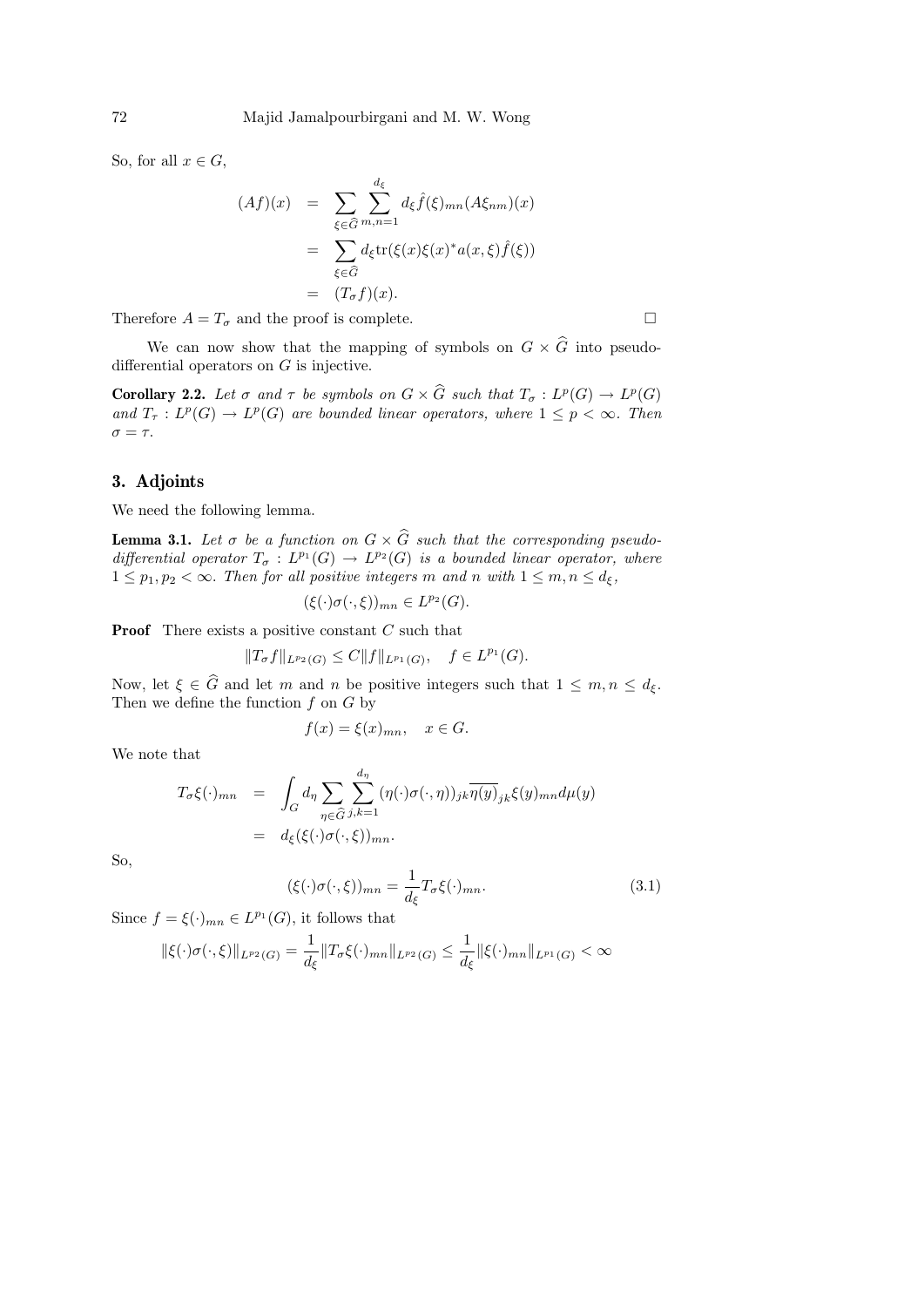and this completes the proof.  $\hfill \square$ 

The followin theorem gives a formula for the adjoint of a bounded pseudodifferential operator on G.

**Theorem 3.2.** Let  $\sigma$  be a symbol such that the pseudo-differential operator  $T_{\sigma}$ :  $L^{p_1}(G) \to L^{p_2}(G)$  is a bounded linear operator for  $1 \leq p_1, p_2 < \infty$ . Then its adjoint is the pseudo-differential operator  $T_{\tau}: L^{p'_2}(G) \to L^{p'_1}(G)$ , where

$$
\tau(x,\xi) = \xi(x)^* \sum_{\gamma \in \widehat{G}} \frac{d_\gamma^2}{d_\xi} (\text{tr}[\gamma(x)(\gamma(y)\sigma(y,\gamma))^*])^\wedge(\xi^*), \quad (x,\xi) \in G \times \widehat{G}.
$$

**Proof** Let  $\gamma$  and  $\xi$  be elements in  $\widehat{G}$ . Then for all positive integers t, m, n and l with  $1 \leq t, m \leq d_{\gamma}$  and  $1 \leq n, l \leq d_{\xi}$ ,

$$
\int_{G} (\gamma(y)\sigma(y,\gamma))_{tm}\overline{\xi(y)}_{nl}d\mu(y) = \int_{G} \frac{1}{d_{\gamma}} (T_{\sigma}\gamma_{tm})(y)\overline{\xi(y)}_{nl}d\mu(y)
$$

$$
= \int_{G} \frac{1}{d_{\gamma}} \gamma(y)_{tm}\overline{(T_{\tau}\xi_{nl})(y)}d\mu(y)
$$

$$
= \int_{G} \frac{d_{\xi}}{d_{\gamma}} \gamma(y)_{tm}\overline{(\xi(y)\tau(y,\xi))}_{nl}d\mu(y), \quad (3.2)
$$

and hence

$$
\overline{\int_G (\gamma(y)\sigma(y,\gamma))_{tm}\overline{\xi(y)}_{nl}d\mu(y)} = \frac{d_{\xi}}{d_{\gamma}}\int_G (\xi(y)\tau(y,\xi))_{nl}\overline{\gamma(y)}_{tm}d\mu(y).
$$

Now, using the Fourier transform on  $G$  and  $(3.1)$ , we get

$$
\overline{\left[ ((\gamma(\cdot)\sigma(\cdot,\gamma))_{tm})^{\hat{}}(\xi)\right]_{ln}} = \frac{d_{\xi}}{d_{\gamma}} \left[ ((\xi(\cdot)\tau(\cdot,\xi))_{nl})^{\hat{}}(\gamma)\right]_{mt}.
$$
\n(3.3)

It follows from the Fourier inversion formula on G and (3.3) that for all  $(x,\xi) \in$  $G \times \widehat{G}$  and  $1 \leq n, l \leq d_{\xi}$ ,

$$
((\xi(x)\tau(x,\xi))_{nl} = \sum_{\gamma \in \widehat{G}} d_{\gamma} \text{tr}(\gamma(x)((\xi(\cdot)\tau(\cdot,\xi))_{nl})^{\wedge}(\gamma))
$$
  

$$
= \sum_{\gamma \in \widehat{G}} \sum_{t,m=1}^{d_{\gamma}} d_{\gamma} \gamma(x)_{tm} [((\xi(\cdot)\tau(\cdot,\xi))_{nl})^{\wedge}(\gamma)]_{mt}
$$
  

$$
= \sum_{\gamma \in \widehat{G}} \sum_{t,m=1}^{d_{\gamma}} \frac{d_{\gamma}^{2}}{d_{\xi}} \gamma(x)_{tm} [((\gamma(\cdot)\sigma(\cdot,\gamma))_{tm})^{\wedge}(\xi)]_{ln}.
$$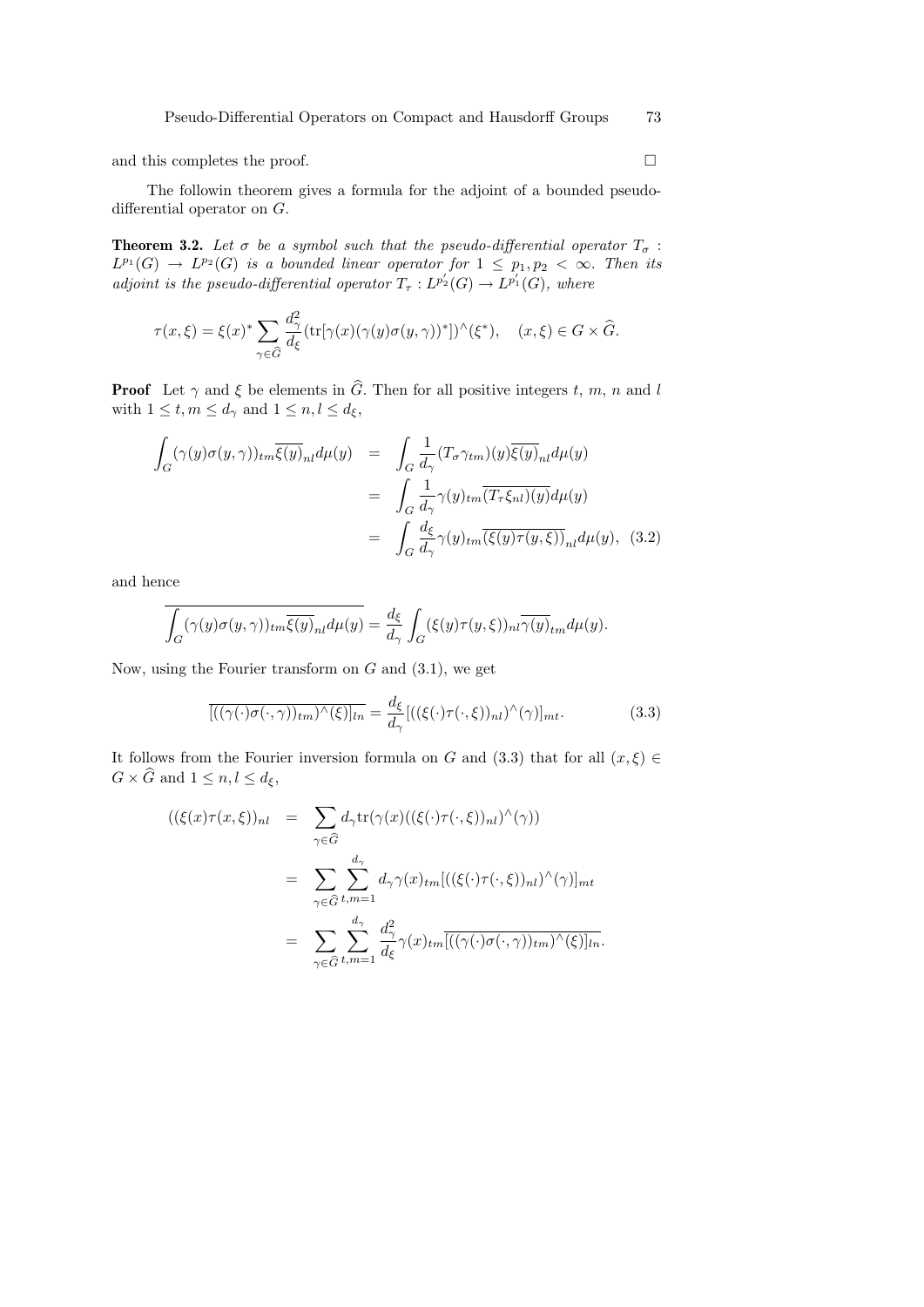Using the Fourier transform on  $G$ , we get

$$
\begin{array}{rcl} ((\xi(x)\tau(x,\xi))_{nl} & = & \displaystyle \sum_{\gamma \in \widehat{G}} \sum_{t,m=1}^{d_{\gamma}} \frac{d_{\gamma}^{2}}{d_{\xi}} \gamma(x)_{tm} \int_{G} \overline{((\gamma(y)\sigma(y,\gamma))_{tm}} \xi(y)_{nl} d\mu(y) \\ \\ & = & \displaystyle \sum_{\gamma \in \widehat{G}} \sum_{t,m=1}^{d_{\gamma}} \frac{d_{\gamma}^{2}}{d_{\xi}} \int_{G} \gamma(x)_{tm} [(\gamma(y)\sigma(y,\gamma))^{*}]_{mt} \xi(y)_{nl} d\mu(y) \\ \\ & = & \displaystyle \sum_{\gamma \in \widehat{G}} \frac{d_{\gamma}^{2}}{d_{\xi}} \int_{G} \text{tr}[\gamma(x)(\gamma(y)\sigma(y,\gamma))^{*}] \xi(y)_{nl} d\mu(y) \\ \\ & = & \displaystyle \sum_{\gamma \in \widehat{G}} \frac{d_{\gamma}^{2}}{d_{\xi}} \big( (\text{tr}[\gamma(x)(\gamma(y)\sigma(y,\gamma))^{*}])^{\wedge} (\xi^{*})_{nl}. \end{array}
$$

Therefore

$$
\tau(x,\xi) = \xi(x)^* \sum_{\gamma \in \widehat{G}} \frac{d_{\gamma}^2}{d\xi} ((\text{tr}[\gamma(x)(\gamma(y)\sigma(y,\gamma))^*])^{\wedge}(\xi^*), \quad (x,\xi) \in G \times \widehat{G}.
$$

 $\Box$ 

A criterion for the self-adjointness of bounded pseudo-differential operators on  $G$  is provided by the following theorem.

**Theorem 3.3.** Let  $\sigma$  be a symbol on  $G \times \widehat{G}$ . Then the pseudo-differential operator  $T_{\sigma}: L^2(G) \to L^2(G)$  is self-adjoint if and only if for all  $\gamma$  and  $\xi$  in  $\widehat{G}$  and all positive integers t, m, n and l with  $1 \leq t, m \leq d\gamma$  and  $1 \leq n, l \leq d_{\xi}$ ,

$$
d_{\gamma} \int_{G} (\gamma(y)\sigma(y,\gamma))_{tm} \overline{\xi(y)_{nl}} d\mu(y) = d_{\xi} \int_{G} \gamma(y)_{tm} \overline{\xi(y)\sigma(y,\xi))_{nl}} d\mu(y).
$$

**Proof** Suppose that  $T_{\sigma}: L^2(G) \to L^2(G)$  is self-adjoint. Then for all  $(y, \xi) \in G \times \widehat{G}$ and all positive integers n and l with  $1 \leq n, l \leq d_{\xi}$ ,

$$
(\xi(y)\sigma(y,\xi))_{nl} = (\xi(y)\tau(y,\xi))_{nl},
$$

where  $\tau$  is the symbol of the adjoint of  $T_{\sigma}: L^2(G) \to L^2(G)$ . By (3.2), we get for all  $\gamma$  and  $\xi$  in  $\hat{G}$  and all positive integers t, m, n and l with  $1 \leq t, m \leq d_{\gamma}$  and  $1 \leq n, l \leq d_{\xi},$ 

$$
d_{\gamma} \int_{G} (\gamma(y)\sigma(y,\gamma))_{tm} \overline{\xi(y)_{nl}} d\mu(y) = d_{\xi} \int_{G} \gamma(y)_{tm} \overline{\xi(y)\sigma(y,\xi))_{nl}} d\mu(y).
$$

Conversely, suppose that

$$
d_{\gamma} \int_{G} (\gamma(y)\sigma(y,\gamma))_{tm} \overline{\xi(y)_{nl}} d\mu(y) = \int_{G} \gamma(y)_{tm} \overline{(\xi(y)\sigma(y,\xi))_{nl}} d\mu(y)
$$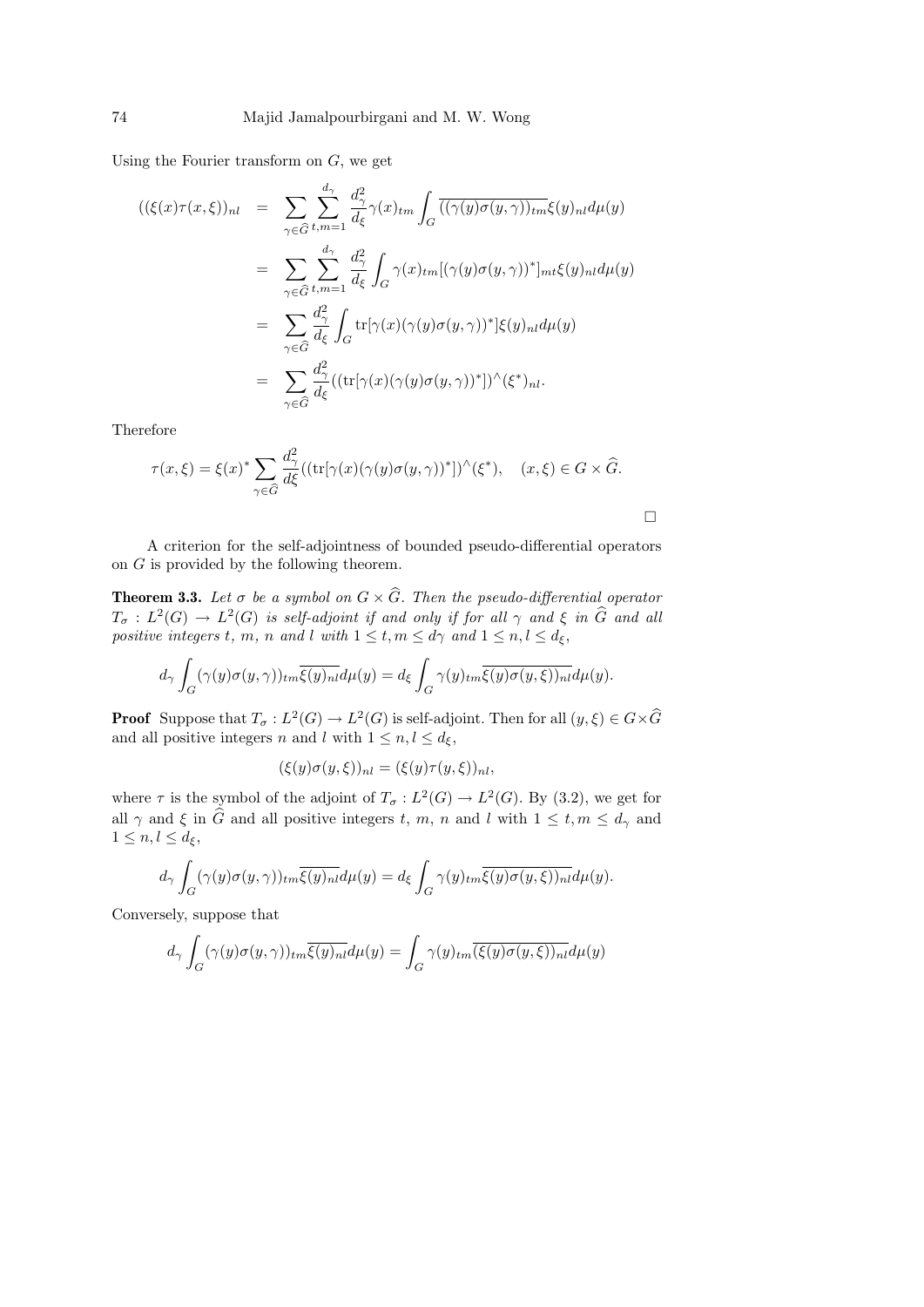for all  $\gamma$  and  $\xi$  in  $\widehat{G}$  and all positive integers t, m, n and l with  $1 \leq t, m \leq d_{\gamma}$  and  $1 \leq n, l \leq d_{\xi}$ . Then as in the proof of Theorem 3.2, we get

$$
\tau(x,\xi) = \sigma(x,\xi)
$$

for all  $(x,\xi) \in G \times \widehat{G}$ , where  $\tau$  is the symbol of the adjoint of  $T_{\sigma}: L^2(G) \to L^2(G)$ . Therefore  $T_{\sigma}: L^2(G) \to L^2(G)$  is self-adjoint.

#### 4. Products

The basic formula for the symbol of the product of two bounded pseudo-differential operators on  $G$  is the content of the following theorem.

**Theorem 4.1.** Let  $\sigma$  and  $\tau$  be symbols on  $G \times \widehat{G}$  such that  $T_{\sigma} : L^{p_1}(G) \to L^{p_2}(G)$ and  $T_{\tau}: L^{p_2}(G) \to L^{p_3}(G)$  be bounded linear operators, where  $1 \leq p_1, p_2, p_3 < \infty$ . Then  $T_{\sigma}T_{\tau}: L^{p_1}(G) \to L^{p_3}(G)$  is the pseudo-differential operator  $T_{\lambda}: L^{p_1}(G) \to L^{p_2}(G)$  $L^{p_3}(G)$ , where  $\lambda$  is the symbol on  $G \times \widehat{G}$  given by

$$
\lambda(x,\xi) = \xi(x)^* \sum_{\omega \in \widehat{G}} d_{\omega} \int_G \text{tr}[\omega(x) ((\sigma^*(y,\omega))^* \omega(y)^*] \xi(y) \tau(y,\xi) d\mu(y)
$$

for all  $(x,\xi) \in G \times \widehat{G}$ .

**Proof** By Theorem 2.1, wee see that for all elements  $\xi$  and  $\omega$  in  $\widehat{G}$  and all positive integers n, m, k and l with  $1 \leq n, m \leq d_{\xi}$  and  $1 \leq k, l \leq d_{\omega}$ , we have

$$
\int_{G} (\xi(y)\lambda(y,\xi))_{mn}\overline{\omega(y)_{kl}}d\mu(y)
$$
\n
$$
= \int_{G} \frac{1}{d_{\xi}} (T_{\sigma}T_{\tau}\xi_{mn})(y)\overline{\omega(y)_{kl}}d\mu(y)
$$
\n
$$
= \int_{G} \frac{1}{d_{\xi}} (T_{\tau}\xi_{mn})(y)\overline{(T_{\sigma}^{*}\omega_{kl})(y)}d\mu(y)
$$
\n
$$
= \int_{G} d_{\omega}(\xi(y)\tau(y,\xi))_{mn}(((\sigma^{*}(y,\omega))^{*}\omega(y)^{*})_{lk}d\mu(y).
$$

So,

$$
((\xi(\cdot)\lambda(\cdot,\xi))_{mn}^{\wedge}(\omega)_{lk} = \int_G d_{\omega}(\xi(y)\tau(y,\xi))_{mn}((\sigma^*(y,\omega))^*\omega(y)^*)_{lk}d\mu(y).
$$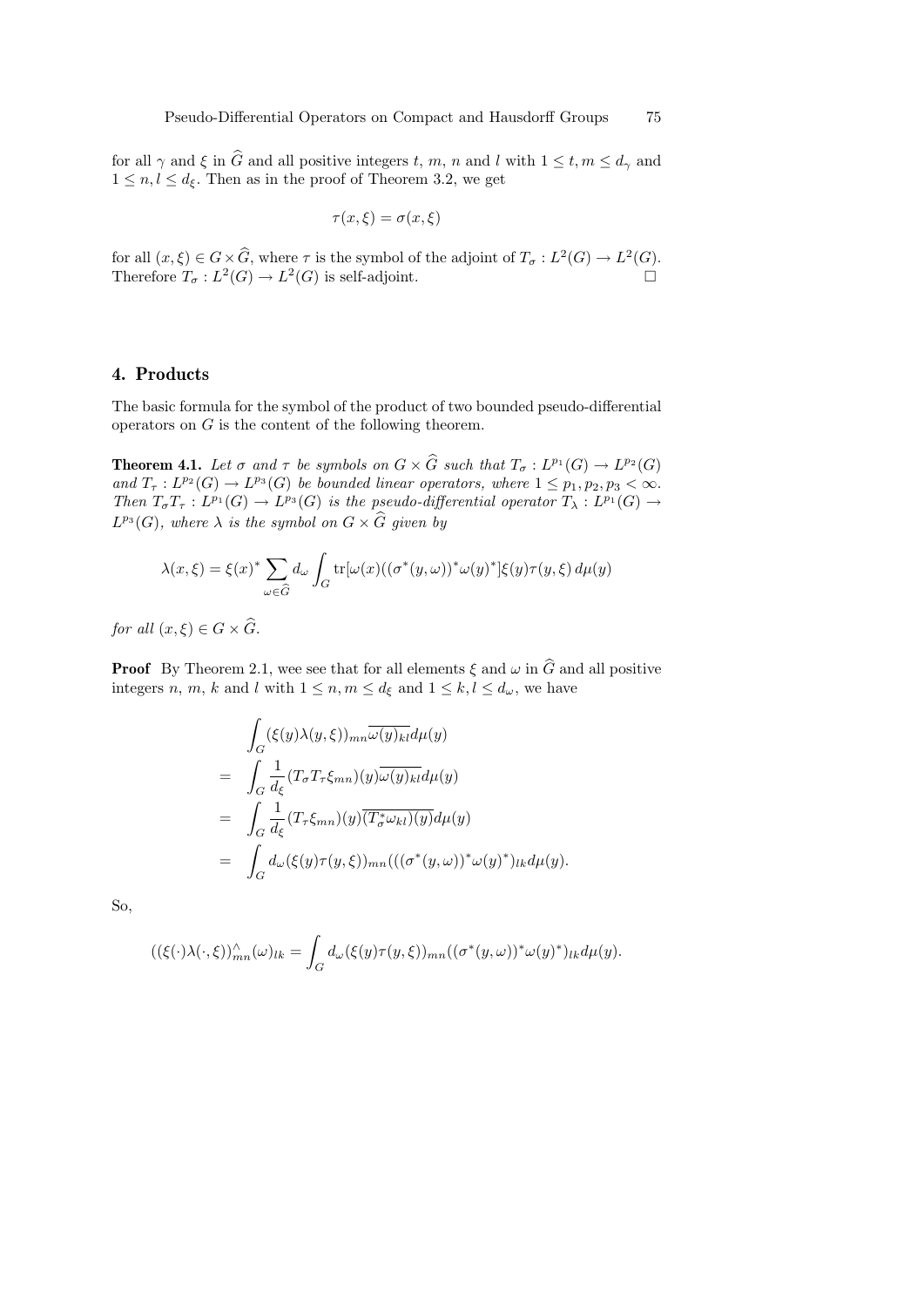Therefore for all  $(x, \xi) \in G \times \widehat{G}$ , we get by the Fourier inversion formula on G

$$
\begin{split}\n&= \sum_{\omega \in \widehat{G}} \left( (\xi(x)\lambda(x,\xi))_{mn} \right. \\
&= \sum_{\omega \in \widehat{G}} d_{\omega} \text{tr}[\omega(x) ((\xi(\cdot)\lambda(\cdot,\xi))_{mn})^{\wedge}(\omega)] \\
&= \sum_{\omega \in \widehat{G}} \sum_{k,l=1}^{d_{\omega}} \omega(x) k l [(\xi(\cdot)\lambda(\cdot,\xi))_{mn})^{\wedge}(\omega)]_{lk} \\
&= \sum_{\omega \in \widehat{G}} \sum_{k,l=1}^{d_{\xi}} d_{\omega} \omega(x)_{kl} \int_{G} (\xi(y)\tau(y,\xi))_{mn} ((\sigma^*(y,\omega)^*)\omega(y)^*)_{lk} d\mu(y) \\
&= \sum_{\omega \in \widehat{G}} d_{\omega} \int_{G} \text{tr}[\omega(x) (\sigma^*(y,\omega))^* \omega(y)^*] (\xi(y)\tau(y,\xi))_{mn} d\mu(y).\n\end{split}
$$

Then for all  $(x, \xi) \in G \times \widehat{G}$ ,

$$
\xi(x)\lambda(x,\xi) = \sum_{\omega \in \widehat{G}} d_{\omega} \int_G \text{tr}[\omega(x)(\sigma^*(y,\omega)^* \omega(y)^*]\xi(y)\tau(y,\xi) d\mu(y)
$$

and hence

$$
\lambda(x,\xi) = \xi(x)^* \sum_{\omega \in \widehat{G}} \int_G \text{tr}[\omega(x)(\sigma^*(y,\omega)^*) \omega(y)^*](\xi(y)\tau(y,\xi)) d\mu(y).
$$

 $\Box$ 

The following two theorems give, respectively, a characterization of the normality and unitarity of bounded pseudo-differential operators on G.

**Theorem 4.2.** Let  $\sigma$  be a symbol on  $G \times G$  be such that the corresponding pseudodifferential operator  $T_{\sigma}: L^2(G) \to L^2(G)$  is a bounded linear operator. Then  $T_{\sigma}$ :  $L^2(G) \to L^2(G)$  is normal if and only if for all  $\xi$  and  $\omega$  in  $\widehat{G}$  with  $1 \leq m, n \leq d_{\xi}$ and  $1 \leq l, k \leq d_{\omega}$ ,

$$
\int_G (\xi(y)\sigma(y,\xi))_{mn} \overline{(\omega(y)\sigma(y,\omega))_{lk}} d\mu(y)
$$
\n
$$
= \int_G (\xi(y)\sigma^*(y,\xi))_{mn} \overline{(\omega(y)(\sigma^*(y,\omega))_{lk}} d\mu(y).
$$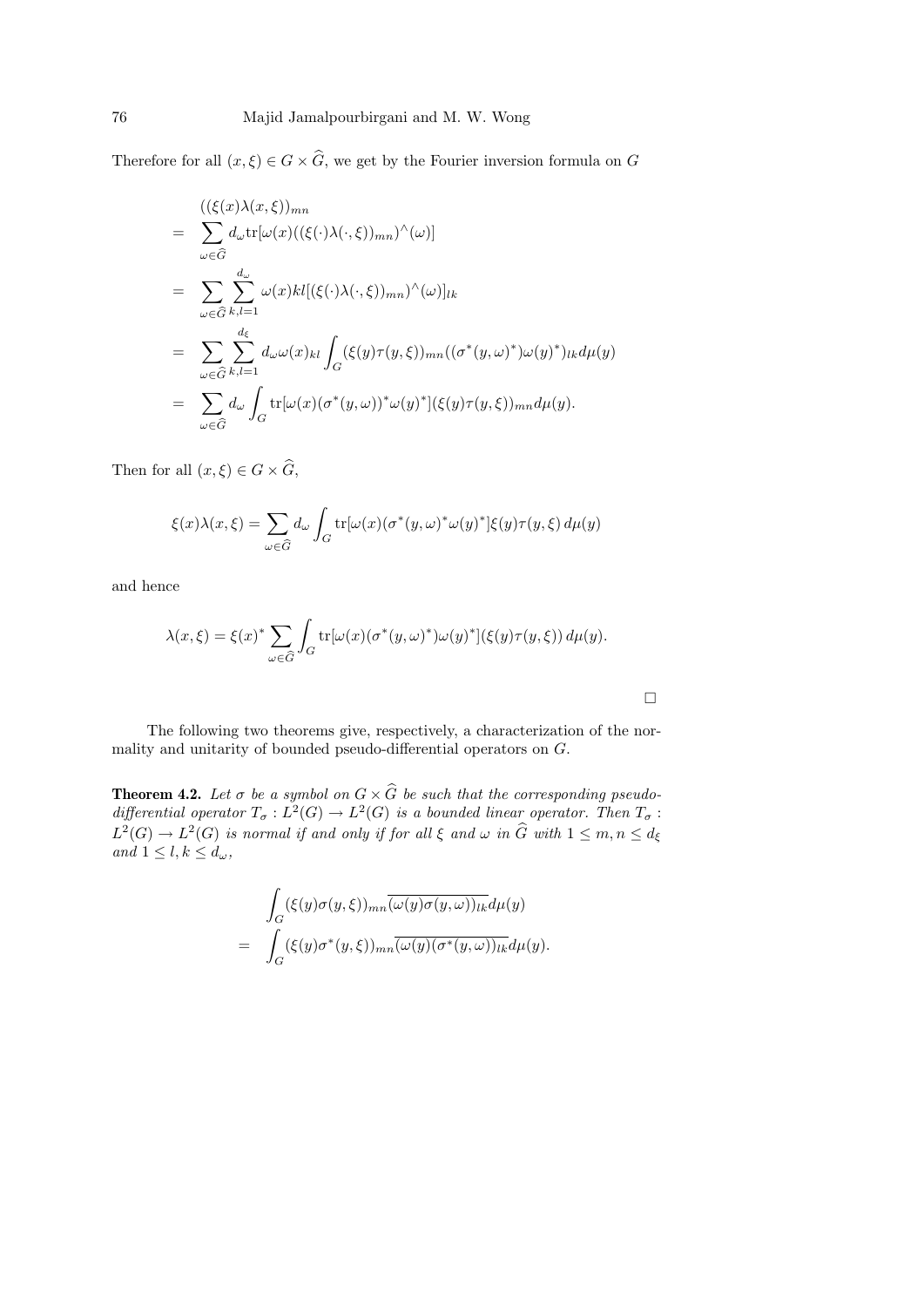**Proof** Suppose that  $T_{\sigma}: L^2(G) \to L^2(G)$  is a normal operator. Then for all  $\xi$  and  $\omega$  in  $\widehat{G}$  with  $1 \leq m, n \leq d_{\xi}$  and  $1 \leq l, k \leq d_{\omega}$ ,

$$
\int_{G} (\xi(y)\sigma(y,\xi))_{mn} \overline{(\omega(y)\sigma(y,\omega))_{lk}} d\mu(y)
$$
\n
$$
= \frac{1}{d_{\xi}d_{\omega}} (T_{\sigma}\xi_{mn})(y)\overline{(T_{\sigma}\omega_{lk})(y)} d\mu(y)
$$
\n
$$
= \int_{G} \frac{1}{d_{\xi}d_{\omega}} (T_{\sigma}^{*}T_{\sigma}\xi_{mn})(y)\overline{\omega_{lk}(y)} d\mu(y)
$$
\n
$$
= \int_{G} \frac{1}{d_{\xi}d_{\omega}} (T_{\sigma}T_{\sigma}^{*}\xi_{mn})(y)\overline{\omega_{lk}(y)} d\mu(y)
$$
\n
$$
= \int_{G} \frac{1}{d_{\xi}d_{\omega}} (T_{\sigma}^{*}\xi_{mn})(y)\overline{(T_{\sigma}^{*}\omega_{lk})(y)} d\mu(y)
$$
\n
$$
= \int_{G} (\xi(y)\sigma^{*}(y,\xi))_{mn} \overline{(\omega(y)\sigma^{*}(y,\omega(y))_{lk}} d\mu(y).
$$

Conversely, suppose that

$$
\int_{G} (\xi(y)\sigma(y,\xi))_{mn} \overline{(\omega(y)\sigma(y,\omega))_{lk}} d\mu(y)
$$
\n
$$
= \int_{G} (\xi(y)\sigma^{*}(y,\xi))_{mn} \overline{(\omega(y)\sigma^{*}(y,\omega))_{lk}} d\mu(y)
$$

for all  $\xi$  and  $\omega$  in  $\widehat{G}$  with  $1 \leq m, n \leq d_{\xi}$  and  $1 \leq l, k \leq d_{\omega}$ . Then for all  $x \in G$ ,

$$
\omega_{lk}(x) \int_G (\xi(y)\sigma(y,\xi))_{mn} \overline{(\omega(y)\sigma(y,\xi))_{lk}} d\mu(y)
$$
  
= 
$$
\omega_{lk}(x) \int_G (\xi(y)\sigma^*(y,\xi))_{mn} \overline{(\omega(y)\sigma^*(y,\omega))_{lk}} d\mu(y)
$$

and so,

$$
\int_G \text{tr}[\omega(x)\sigma(y,\omega)^*\omega(y)^*](\xi(y)\sigma(y,\omega))_{mn}d\mu(y)
$$
\n
$$
= \int_G \text{tr}[\omega(x)(\sigma^*(y,\omega))^*\omega(y)^*](\xi(y)\sigma^*(y,\xi))_{mn}d\mu(y).
$$

Therefore

$$
\sum_{\omega \in \widehat{G}} d_{\omega} \int_{G} \text{tr}[\omega(x)\sigma(y,\omega)^* \omega(y)^*](\xi(y)\sigma(y,\xi))_{mn} d\mu(y)
$$
  
= 
$$
\sum_{\omega \in \widehat{G}} d_{\omega} \int_{G} \text{tr}[\omega(x)(\sigma^*(y,\omega))^* \omega(y)^*](\xi(y)\sigma^*(y,\xi))_{mn} d\mu(y)
$$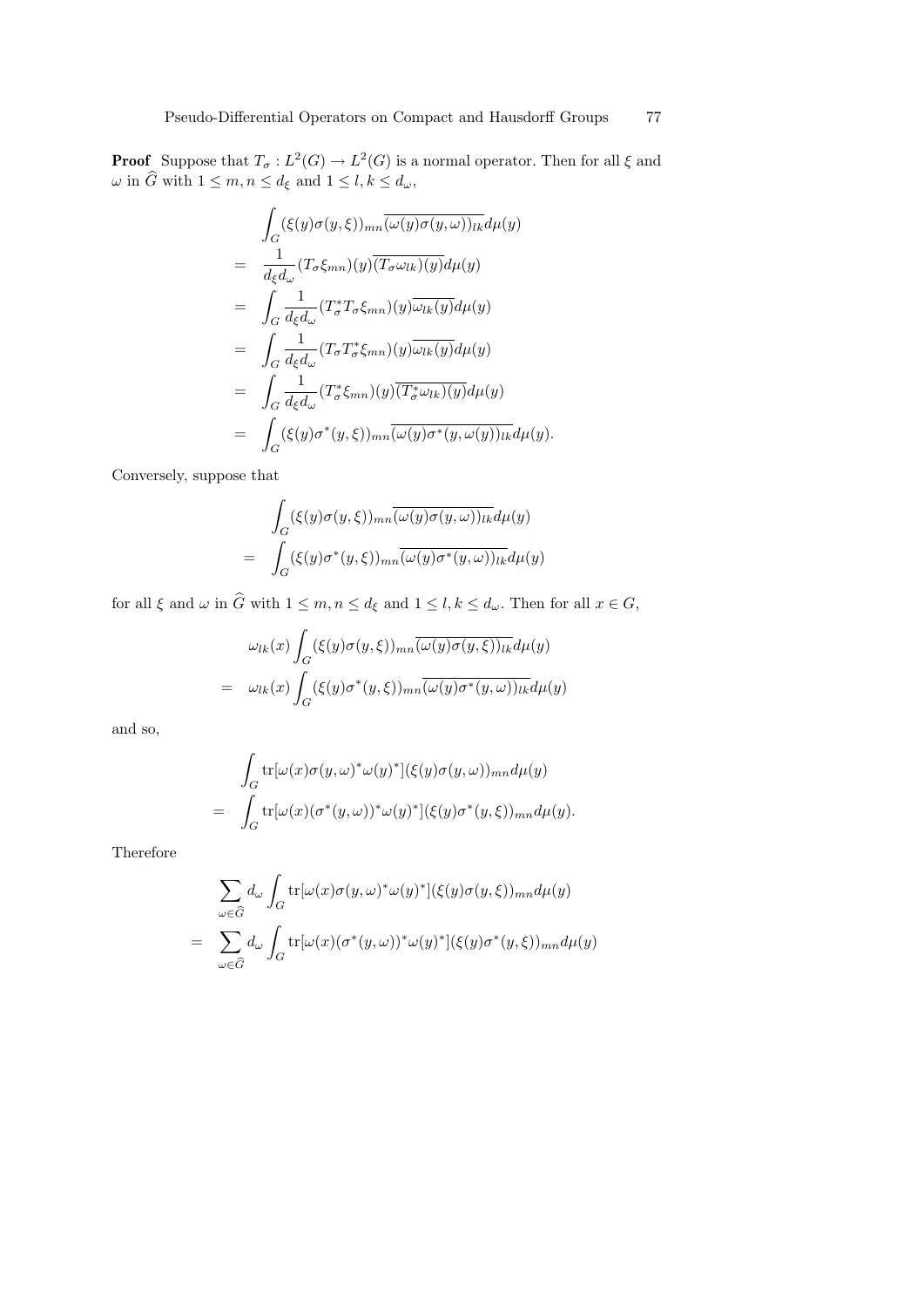and hence for all  $x \in G$ ,

$$
\xi(x)^* \sum_{\omega \in \widehat{G}} d_{\omega} \in_G \text{tr}[\omega(x)\sigma(y,\omega)^* \omega(y)^*] \xi(y)\sigma(y,\xi) d\mu(y)
$$
  
=  $\xi(x)^* \sum_{\omega \in \widehat{G}} d_{\omega} \int_G \text{tr}[\omega(x)(\sigma^*(y,\omega))^* \omega(y)^*] \xi(y)\sigma^*(y,\xi) d\mu(y).$ 

By Theorem 4.1, the symbol of  $T_{\sigma}T_{\sigma}^*$  is equal to the symbol of  $T_{\sigma}^*T_{\sigma}$ . Therefore

$$
T_\sigma T_\sigma^* = T_\sigma^* T_\sigma
$$

and the proof is complete.  $\hfill \square$ 

**Theorem 4.3.** Let  $\sigma$  be a symbol on  $G \times G$  such that the corresponding pseudodifferential operator  $T_{\sigma}: L^2(G) \to L^2(G)$  is a bounded linear operator. Then  $T_{\sigma}$ :  $L^2(G) \to L^2(G)$  is unitary if and only if for all  $\xi$  and  $\omega$  in  $\widehat{G}$  with  $1 \leq m, n \leq d_{\xi}$ and  $1 \leq l, k \leq d_{\omega}$ ,

$$
\int_{G} (\xi(y)\sigma(y,\xi))_{mn} \overline{(\omega(y)\sigma(y,\omega))_{lk}} d\mu(y)
$$
\n
$$
= \int_{G} (\xi(y)\sigma^{*}(y,\xi))_{mn} \overline{(\omega(y)\sigma^{*}(y,\omega))_{lk}} d\mu(y)
$$
\n
$$
= \begin{cases}\n0, & \xi \neq \omega, \\
0, & m \neq k \text{ or } n \neq l, \\
\frac{1}{d_{\xi}}, & \xi = \omega, m = k, n = l.\n\end{cases}
$$

**Proof** Suppose that  $T_{\sigma}: L^2(G) \to L^2(G)$  is unitary. Then for all elements  $\xi$  and  $\omega$  in G with  $1 \leq m, n \leq d_{\xi}$  and  $1 \leq l, k \leq d_{\omega}$ , we get by Theorem 4.2 and the Peter–Weyl theorem to the effect that  $\{\sqrt{d_{\xi}}\xi_{mn} : 1 \leq m, n \leq d_{\xi}, \xi \in \widehat{G}\}\$ is an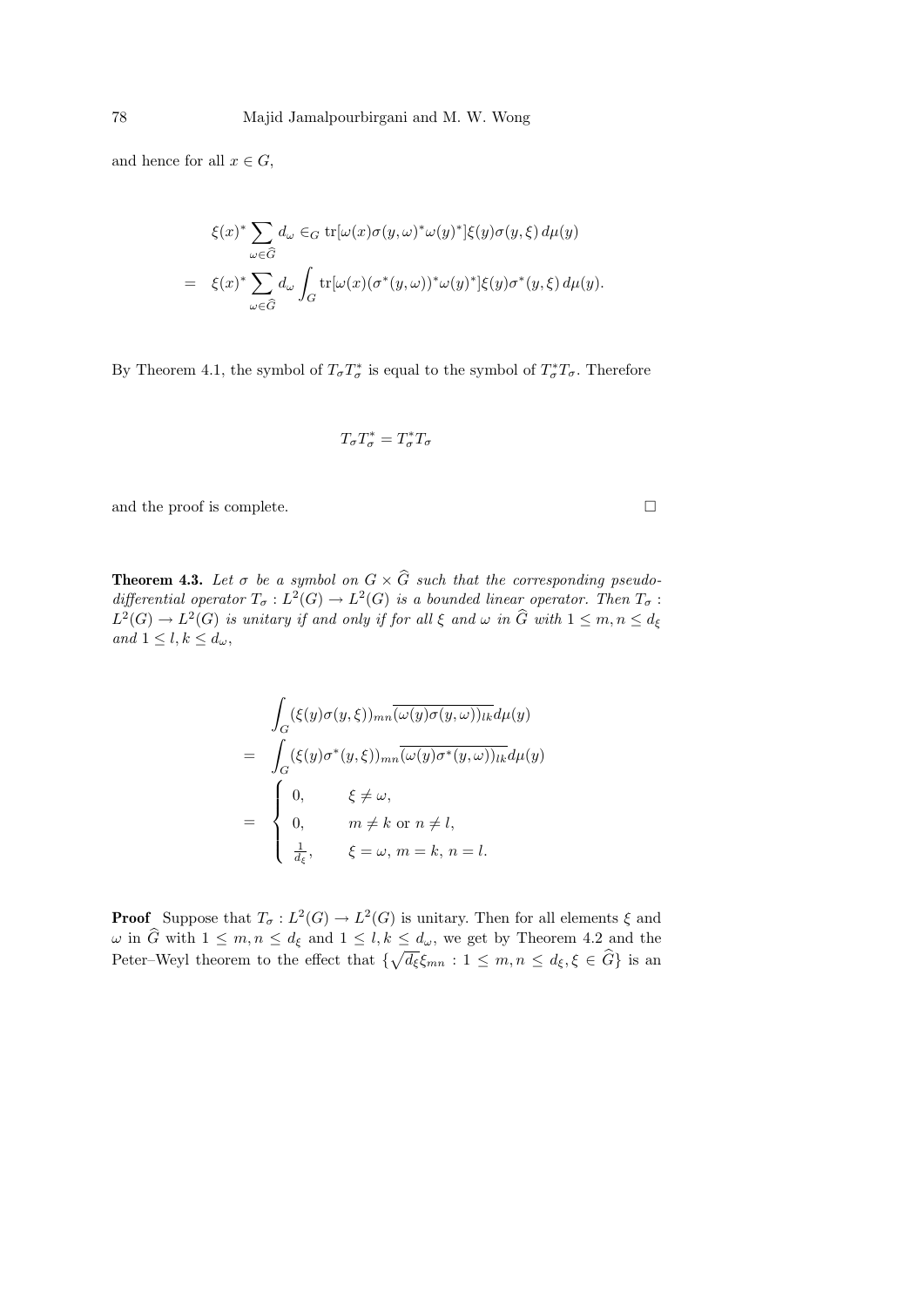orthonormal basis for  $L^2(G)$ ,

$$
\int_{G} (\xi(y)\sigma^{*}(y,\xi))_{mn} \overline{(\omega(y)\sigma^{*}(y,\xi))_{lk}} d\mu(y)
$$
\n
$$
= \int_{G} (\xi(y)\sigma(y,\xi))_{mn} \overline{(\omega(y)\sigma(y,\omega))_{lk}} d\mu(y)
$$
\n
$$
= \int_{G} \frac{1}{d_{\xi}d_{\omega}} (T_{\sigma}\xi_{mn})(y) \overline{(T_{\sigma}\omega_{lk})(y)} d\mu(y)
$$
\n
$$
= \int_{G} \frac{1}{d_{\xi}d_{\omega}} (T_{\sigma}^{*}T_{\sigma}\xi_{mn})(y) \overline{\omega_{lk}(y)} d\mu(y)
$$
\n
$$
= \int_{G} \xi_{mn}(y) \overline{\omega_{lk}(y)} d\mu(y)
$$
\n
$$
= \begin{cases}\n0, & \xi \neq \omega, \\
0, & m \neq k \text{ or } n \neq l, \\
\frac{1}{d_{\xi}}, & \xi = \omega, m = k, n = l.\n\end{cases}
$$

For the converse, let  $x \in G$ . Then for all elements  $\xi$  and  $\omega$  in G with  $1 \leq m, n \leq d_{\xi}$ and  $1 \leq l, k \leq d_{\omega}$ ,  $\overline{a}$ 

$$
\omega_{lk}(x) \int_G (\xi(y)\sigma(y,\xi))_{mn} \overline{(\omega(y)\sigma(y,\omega))_{lk}} d\mu(y)
$$
  
= 
$$
\omega_{lk}(x) \int_G \int_G (\xi(y)\sigma^*(y,\xi))_{mn} \overline{(\omega(y)\sigma^*(y,\omega))_{lk}} d\mu(y)
$$
  
= 
$$
\omega_{lk}(x) \int_G \xi_{mn}(y) \overline{\omega_{lk}(y)} d\mu(y)
$$

and so,

$$
\int_G \text{tr}[\omega(x)\sigma(y,\omega)^*\omega(y)^*](\xi(y)\sigma(y,\xi))_{mn}d\mu(y)
$$
\n
$$
= \int_G \text{tr}[\omega(x)(\sigma^*(y,w))^*\omega(y)^*](\xi(y)\sigma^*(y,\xi))_{mn}d\mu(y)
$$
\n
$$
= \int_G \text{tr}[\omega(x)\omega(y)^*]\xi_{mn}(y) d\mu(y).
$$

Therefore

$$
\sum_{\omega \in \widehat{G}} d_{\omega} \int_{G} \text{tr}[\omega(x)\sigma(y,\omega)^* \omega(y)^*](\xi(y)\sigma(y,\xi))_{mn} d\mu(y)
$$
\n
$$
= \sum_{\omega \in \widehat{G}} d_{\omega} \int_{G} \text{tr}[\omega(x)(\sigma^*(y,\omega))^* \omega(y)^*](\xi(y)\sigma^*(y,\xi))_{mn} d\mu(y)
$$
\n
$$
= \sum_{\omega \in \widehat{G}} d_{\omega} \int_{G} \text{tr}[\omega(x)\omega(y)^*]\xi_{mn}(y) d\mu(y)
$$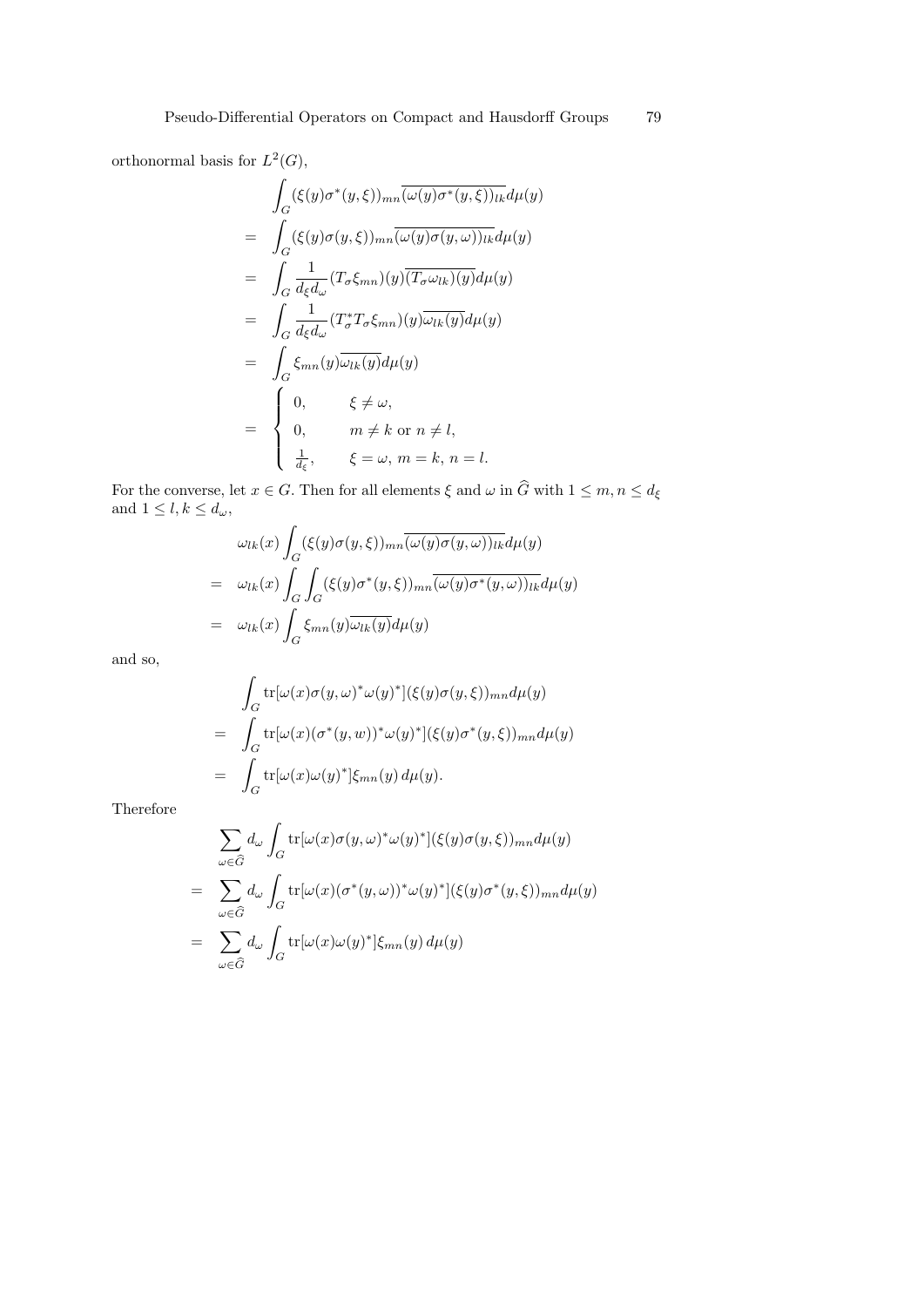and hence

$$
\xi(x)^* \sum_{\omega \in \widehat{G}} d_{\omega} \in_G \text{tr} \int_G \text{tr}[\omega(x)\sigma(y,\omega)^* \omega(y)^*]\xi(y)\sigma(y,\xi)) d\mu(y)
$$
  
\n
$$
= \xi(x)^* \sum_{\omega \in \widehat{G}} d_{\omega} \int_G \text{tr}[\omega(x)(\sigma^*(y,\omega))^* \omega(y)^*](\xi(y)\sigma^*(y,\xi)) d\mu(y)
$$
  
\n
$$
= \xi(x)^* \sum_{\omega \in \widehat{G}} d_{\omega} \int_G \text{tr}[\omega(x)\omega(y)^*]\xi(y) d\mu(y)
$$
  
\n
$$
= \xi(x)^* \int_G \delta(x \cdot y^{-1})\xi(y) d\mu(y)
$$
  
\n
$$
= \xi(x)^* \int_G \delta(x \cdot y^{-1})\xi(y) d\mu(y)
$$
  
\n
$$
= \xi(x)^* \xi(x)
$$
  
\n
$$
= I,
$$

where I is the identity matrix of order  $d_{\xi}$ . Thus, by Theorem 4.1,

$$
T_{\sigma}T_{\sigma}^*=T_{\sigma}^*T_{\sigma}=I
$$

and this proves that  $T_{\sigma}: L^2(G) \to L^2(G)$  is unitary.

**Theorem 4.4.** Let  $\sigma$  be a symbol on  $G \times \widehat{G}$ . Then the corresponding pseudodifferential operator  $T_{\sigma}: l^2(G) \to L^2(G)$  is unitary if and only if

$$
\{\sqrt{d_{\xi}}(\xi(\cdot)\sigma(\cdot,\xi))_{mn}:1\leq m,n\leq d_{\xi},\xi\in\widehat{G}\}\
$$

and

$$
\{\sqrt{d_{\xi}}(\xi(\cdot)\sigma^*(\cdot,\xi))_{m,n} : 1 \leq m, n \leq d_{\xi}, \xi \in \widehat{G}\}
$$

are orthonormal bases for  $L^2(G)$ .

**Proof** Suppose that  $T_{\sigma}: L^2(G) \to L^2(G)$  is unitary. Then  $T_{\sigma}: L^2(G) \to L^2(G)$ is invertible and hence surjective. So, for all  $f \in L^2(G)$ , there exists a function  $g \in L^2(G)$  such that

$$
T_{\sigma}g = \sum_{\xi \in \widehat{G}} \sum_{m,n=1}^{d_{\xi}} d_{\xi}(\xi(\cdot)\sigma(\cdot,\xi))_{mn}\hat{g}(\xi)_{nm} = f.
$$

By Theorem 4.3, we get for all elements  $\xi$  and  $\eta$  in  $\hat{G}$  and all positive integers m, n, k and l with  $1 \leq m, n \leq d_{\xi}$  and  $1 \leq k, l \leq d_{\eta}$ ,

$$
\int_G \xi(x)_{mn} \overline{\eta(x)_{kl}} d\mu(x) = \int_G (\xi(x)\sigma(x,\xi))_{mn} \overline{(\eta(x)\sigma(x,\eta))_{kl}} d\mu(x).
$$

We know by the Peter–Weyl theorem that  $\{\sqrt{d_{\omega}}\omega_{mn} : 1 \leq m, n \leq d_{\omega}, \omega \in \widehat{G}\}\$ is an orthonormal basis for  $L^2(G)$ . So, the set  $\{\sqrt{d_{\xi}}(\xi(\cdot)\sigma(\cdot,\xi))_{mn}:1\leq m,n\leq n\}$  $d_{\xi}$  is orthonormal. Since  $T^*_{\sigma} : L^2(G) \to L^2(G)$  is also unitary, it follows that  $\{\sqrt{d_{\xi}}(\xi(\cdot)\sigma^*(\cdot,\xi))_{mn}: 1 \leq m,n \leq d_{\xi}, \xi \in \widehat{G}\}\$ is an orthonormal basis for  $L^2(G)$ . The converse follows immediately from Theorem 4.3.  $\Box$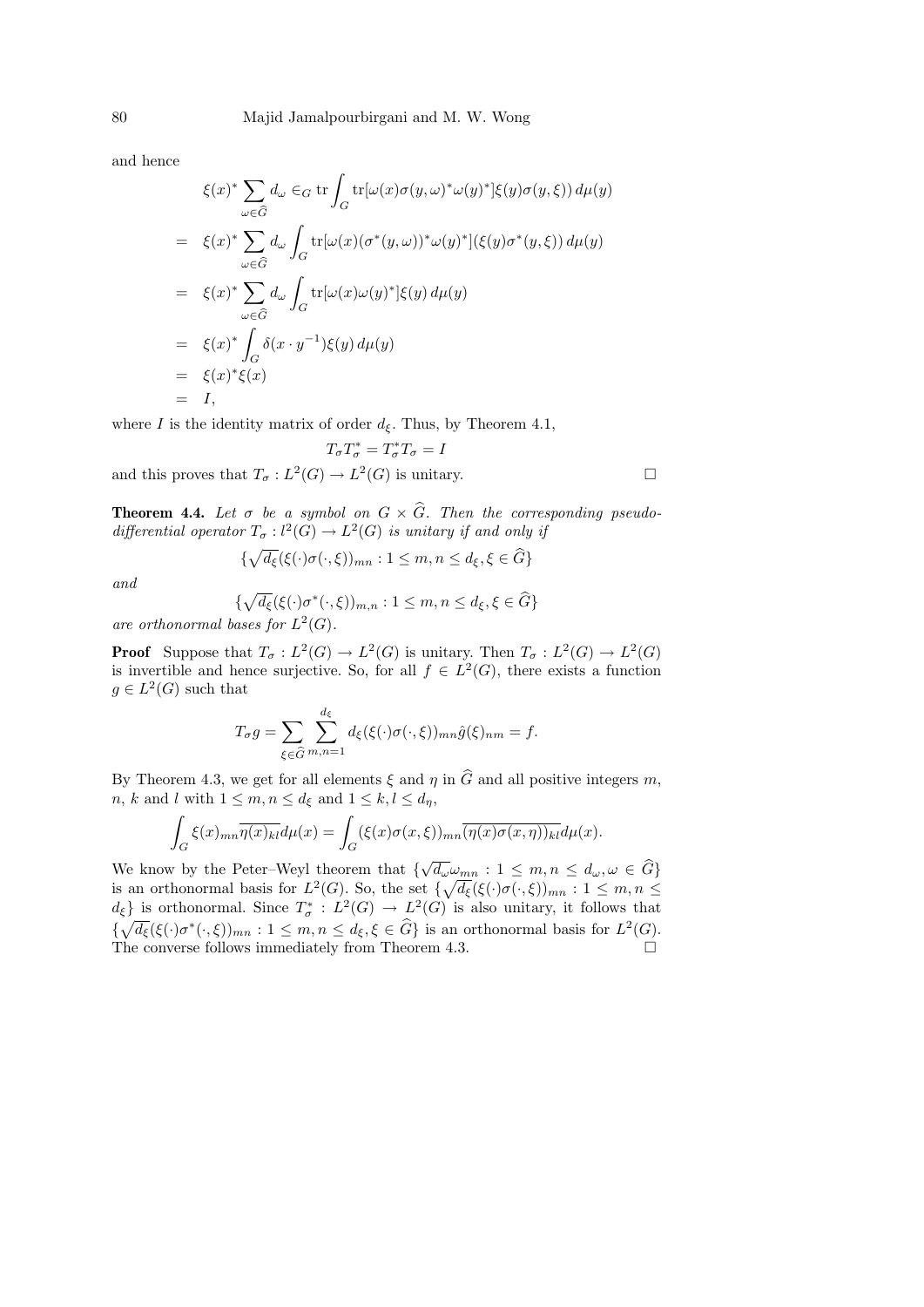# 5. Invertibility

A necessary and sufficient condition for a bounded pseudo-differential operator on G to be invertible is first given.

**Theorem 5.1.** Let  $\sigma$  be a symbol on  $G \times \widehat{G}$  such that the corresponding pseudodifferential operator  $T_{\sigma}: L^p(G) \to L^p(G)$  is a bounded linear operator for  $1 \leq p$  $\infty$ . Then  $T_{\sigma}: L^p(G) \to L^p(G)$  is invertible if and only if there exists a symbol  $\tau$  on  $G\times\widehat{G}$  corresponding to a bounded pseudo-differential operator  $T_{\sigma}$  such that for all elements  $\xi$  and  $\eta$  in  $\widehat{G}$  and all positive integers m, n, k and l with  $1 \leq m, n \leq d_{\xi}$ and  $1 \leq k, l \leq d_{\eta}$ ,

$$
\int_{G} (\xi(x)\tau(x,\xi))_{mn} \overline{(\eta(x)\sigma^{*}(x,\eta))_{kl}} d\mu(x)
$$
\n
$$
= \int_{G} (\xi(x)\sigma(x,\xi))_{mn} \overline{(\eta(x)\tau^{*}(x,\eta))_{kl}} d\mu(x)
$$
\n
$$
= \begin{cases}\n0, & \xi \neq \eta, \\
0, & m \neq k \text{ or } m \neq l, \\
\frac{1}{d_{\xi}}, & \xi = \eta, m = k, n = l.\n\end{cases}
$$

In this case,  $T_{\sigma}^{-1} = T_{\tau}$ .

**Proof** Suppose that  $T_{\sigma}: L^p(G) \to L^p(G)$  is an invertible operator. Then for all  $f \in L^p(G)$  and  $g \in L^{p'}(G)$ ,

$$
(f,g) = (T_{\sigma}T_{\sigma}^{-1}f,g) = (T_{\sigma}^{-1}fT_{\sigma}^*g)
$$

and so,

$$
\int_G f(x)\overline{g(x)}\,d\mu(x) = \int_G (T_{\sigma}^{-1}f)(x)\overline{(T_{\sigma^*}G(x)}\,d\mu(x).
$$

For all  $\xi$  and  $\eta$  in  $\widehat{G}$  and all positive integers m, n, k and l with  $1 \leq m, n \leq d\xi$ and  $1 \leq k, l \leq d_{\eta}$ , let f and g be functions on G sch that

$$
f(x) = \xi(x)_{mn}, \quad x \in G
$$

and

$$
g(x) = \eta(x) =_{kl}, \quad x \in G.
$$

Then letting  $T_{\sigma}^{-1} - T_{\sigma^{-1}}$ , we get

$$
\int_G \xi(x)_{mn} \overline{\eta(x)_{kl}} d\mu(x) = d_{\xi} d_{\eta}(\xi(x)\sigma^{-1}(x,\xi))_{mn} \overline{(\eta(x)\sigma^*(x,\eta))_{kl}} d\mu(x).
$$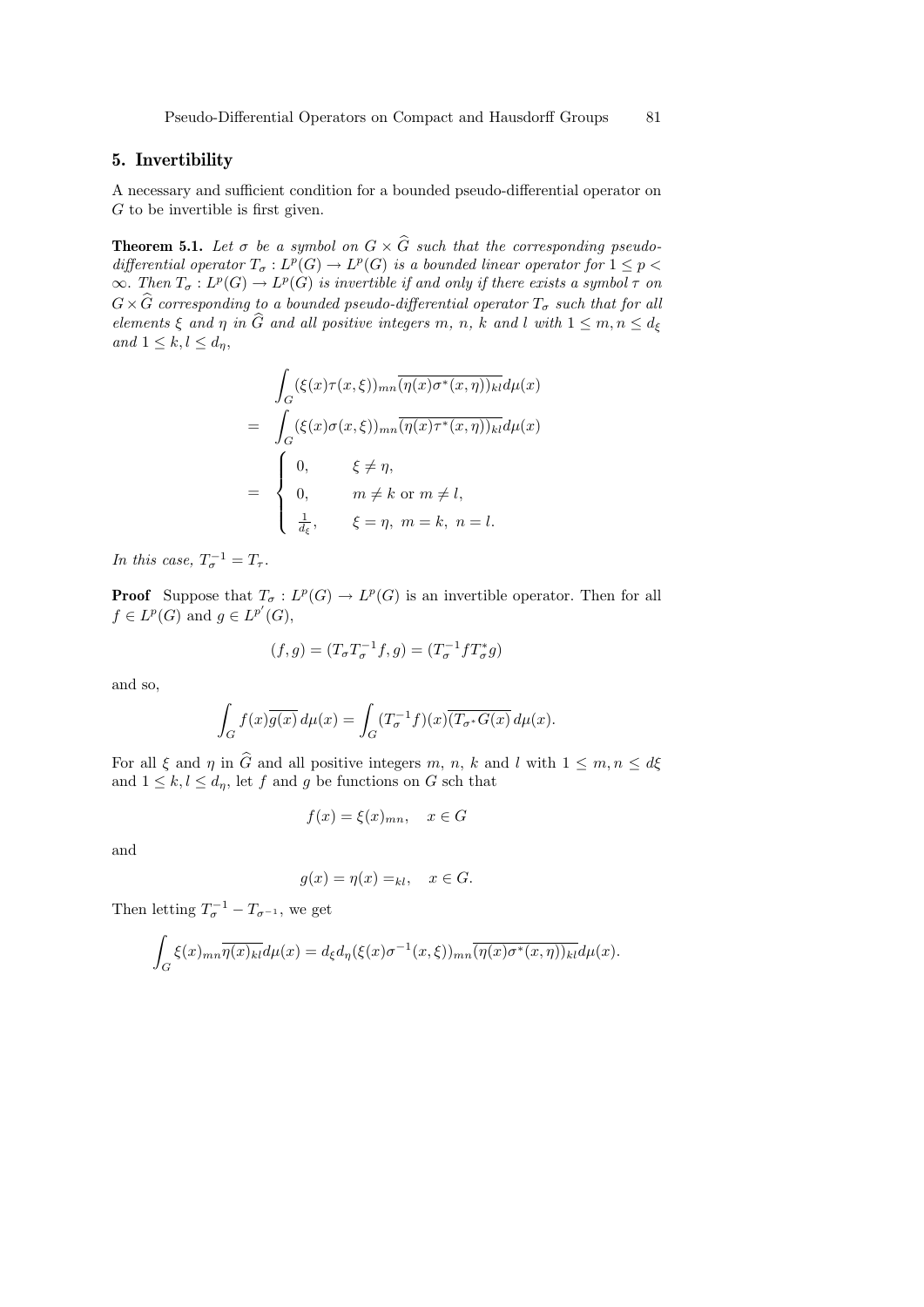Since  $\{\sqrt{d_{\xi}}\omega_{mn}: 1 \leq m, n \leq d_{\omega}, \omega \in \widehat{G}\}\$ is an orthonormal basis for  $L^2(G)$ , we have

$$
\int_{G} d_{\xi} d_{\eta}(\xi(x)\sigma^{-1}(x,\xi))_{mn} \overline{(\eta(x)\sigma^{*}(x,\eta))_{kl}} d\mu(x)
$$
\n
$$
= \begin{cases}\n0, & \xi \neq \eta, \\
0, & m \neq k, \text{ or } n \neq l, \\
\frac{1}{d_{\xi}}, & \xi = \eta, m = k, 1, n = l.\n\end{cases}
$$

Using the same proof and the fact that for all  $f \in L^p(G)$  and  $g \in L^{p'}(G)$ ,

$$
(f,g) = (T_{\sigma^{-1}}T_{\sigma}f, g) = (T_{\sigma}f, T_{\sigma^{-1}}g),
$$

we get

$$
\int_{G} \frac{1}{d_{\xi}} \frac{1}{d_{\eta}} (\xi(x)\sigma(x,\xi))_{mn} \overline{(\eta(x)(\sigma^{-1}*(x,\eta))_{kl}} d\mu(x)
$$
\n
$$
= \begin{cases}\n0, & \xi \neq \eta, \\
0, & m \neq k, \text{ or } n \neq l, \\
\frac{1}{d_{\xi}}, & \xi = eta, m = k, n = l.\n\end{cases}
$$
\n(5.1)

Conversely, supoose that there exists a symbol  $\tau$  on  $G \times \widehat{G}$  such that Theorem 5.1 is satisfied. The by Theorem 4.1,

$$
T_{\sigma}T_{\tau}=T_{\tau}T_{\sigma}=I
$$

and the proof is complete.  $\hfill \square$ 

As a useful corollary, we give a necessary condition for the invertibility of a bounded pseudo-differential operator on G.

**Theorem 5.2.** Let  $\sigma$  be a symbol on  $G \times \widehat{G}$  such that the corresponding pseudodifferential operator  $T_{\sigma}: L^p(G) \to L^p(G)$  is invertible, where  $1 \leq p < \infty$ . Then

$$
\int_G \text{tr}(\sigma^{-1}(x,\xi)(\sigma^*(x,\xi))^* d\mu(x) = \int_G \text{tr}(\sigma(x,\xi)(\sigma^{*-1}(x,\xi))^*) d\mu(x) = d_{\xi}.
$$

**Proof** Let  $\xi \in \widehat{G}$ . Then by Theorem 5.1, we get for all positive integers m and n with  $1 \leq m, n, \leq d_{\xi}$ ,

$$
\int_{G} (\xi(x)\sigma^{-1}(x,\xi))_{mn} \overline{(\xi(x)\sigma^{*}(x,\xi))_{mn}} d\mu(x)
$$
\n
$$
= \int_{G} (\xi(x)\sigma(x,\xi))_{mn} \overline{(\xi(x)\sigma^{-1*}(x,\xi))_{mn}} d\mu(x)
$$
\n
$$
= \frac{1}{d_{\xi}}.
$$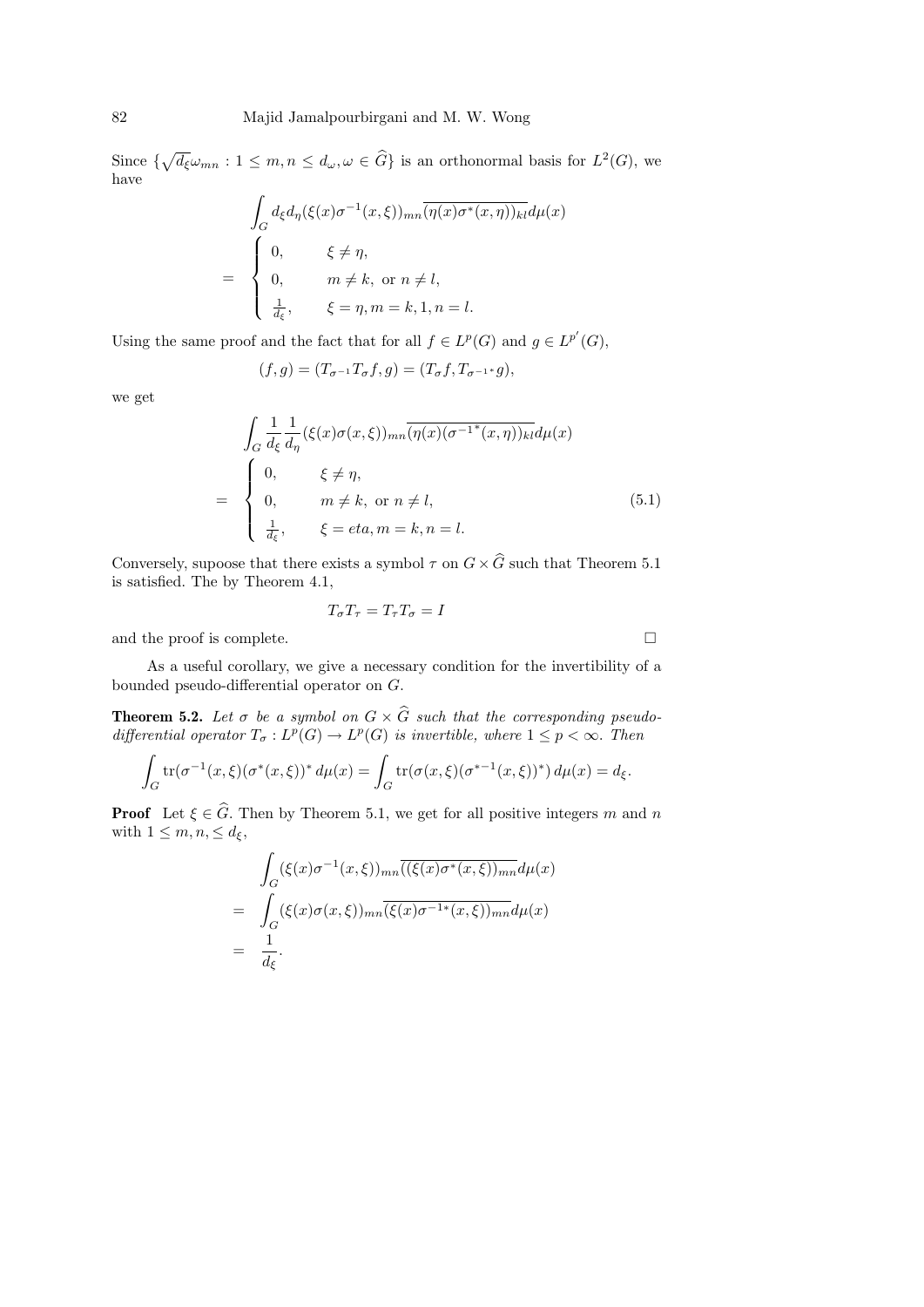But for the first integral,

$$
\int_{G} (\xi(x)\sigma^{-1}(x,\xi))_{mn} \overline{(\xi(x)\sigma^{*}(x,\xi))_{mn}} d\mu(x)
$$
\n+ 
$$
\int_{G} (\xi(x)\sigma^{-1}(x,\xi))_{mn} (\xi(x)\sigma^{*}(x,\xi))_{nm}^{*} d\mu(x)
$$
\n= 
$$
\int_{G} (\xi(x)\sigma^{-1}(x,\xi))_{mn} ((\sigma^{*}(x,\xi))^{*} \xi(x)^{*})_{nm} d\mu(x)
$$
\n= 
$$
\frac{1}{d_{\xi}}
$$

and so,

$$
\sum_{m,n=1}^{d_{\xi}} \int_{G} (\xi(x)\sigma^{-1}(x,\xi))_{mn} (\xi(x)^{*}((\sigma^{*}(x,\xi))^{*})_{nm} d\mu(x)
$$
\n
$$
= \int_{G} \text{tr}(\sigma^{-1}(x,\xi)(\sigma^{*}(x,\xi))^{*}) d\mu(x)
$$
\n
$$
= \int_{d_{\xi}} d_{\xi}.
$$

Similarly, for the second integral,

$$
\int_G \operatorname{tr}(\sigma(x,\xi)(\sigma^{*-1}(x,\xi))^*) \, d\mu(x) = d_{\xi}
$$

and the proof is complete.  $\Box$ 

=

 $=$ 

# References

- [1] G. B. Folland, A Course in Abstract Harmonic Analysis, Second Edition, CRC Press, 2016.
- [2] M. B. Ghaemi and M. Jamalpour Birgani,  $L^p$ -boundedness, compactness of pseudodifferential operators on compact Lie groups, J. Pseudo-Differ. Oper. Appl. 8 (2017), 1–11.
- [3] M. B. Ghaemi, M. Jamalpourbirgani and M. W. Wong, Characterizations, adjoints and products of nuclear pseudo-differential operators on compact and Hausdorff groups, U. P. B. Sci. Bull., Series A, 79 (2017), 207–220.
- [4] L. H. Loomis, Introduction to Abstract Harmonic Analysis, Dover, 2011.
- [5] S. Molahajloo and M. Pirhayati, Traces of pseudo-differential operators on compact and Hausdorff groups, J. Pseudo-Differ. Oper. Appl. 4 (2013), 361–369.
- [6] W. Rudin, Fourier Analysis on Groups, Wiley Classics Library Edition, Wiley Inter-Science, 1990.
- [7] M. W. Wong, Wavelet Transforms and Localization Operators, Birkhäuser, 2002.
- [8] M. W. Wong, *Discrete Fourier Analysis*, Birkhäuser, 2011.